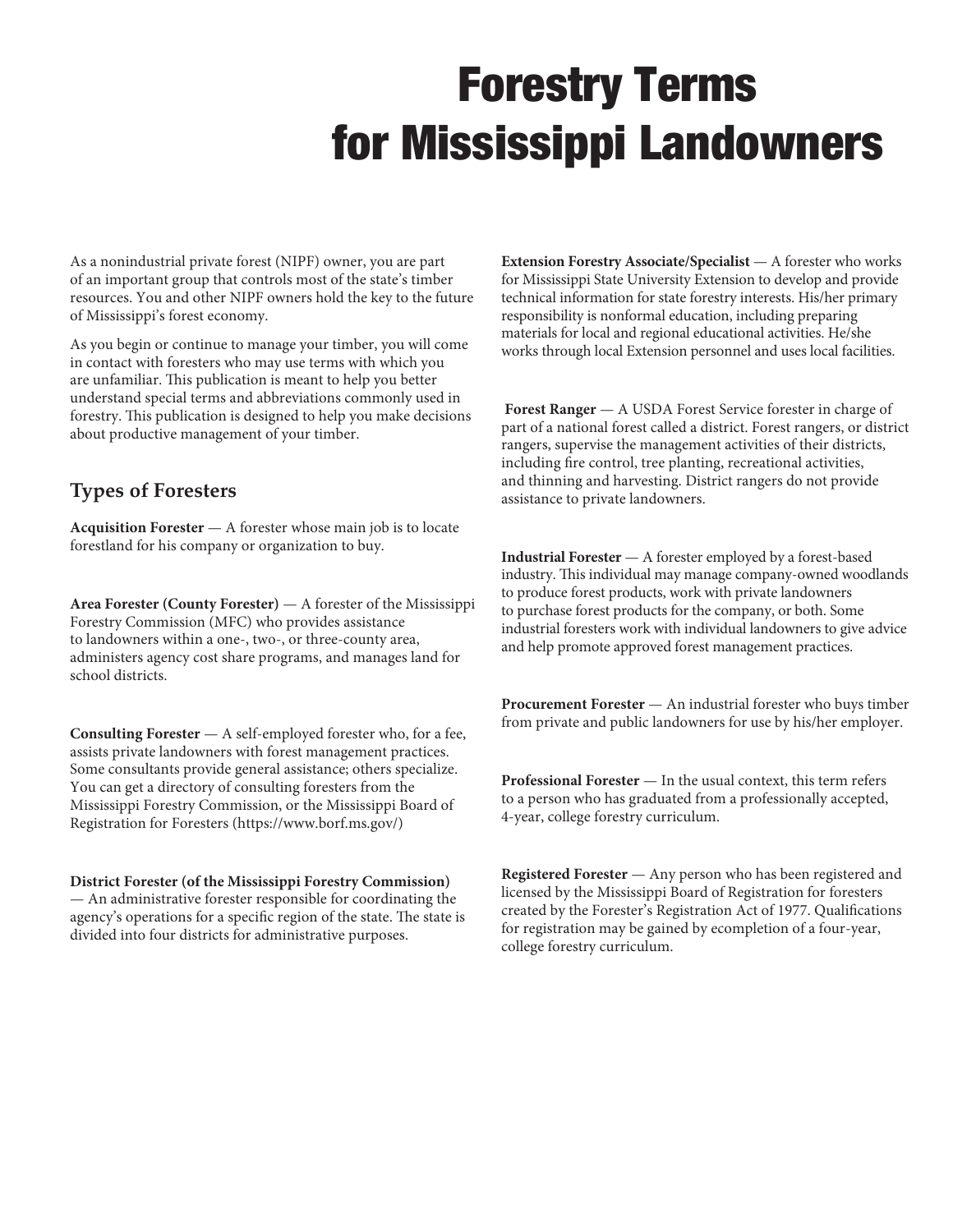#### **Forestry Terms**

#### A

**Absentee Landowners** — Landowners who do not live in the county where their land is located.

**Acidic Soils** — Soils with a pH value less than 7. Such soils come from materials with low amounts of calcium or magnesium, such as sand or sandstone. Many tree species grow well in acidic soils. See also **Soil pH**.

**Acre** — An area of land containing 43,560 square feet. A square acre would be 208.71 feet on each side. A circular acre would have a radius of 117.75 feet.

**Ad Valorem Tax** — Annual taxes assessed on the basis of land value.

**Aesthetics** — Considerations for the appearance of a forest.

**Afforestation** — Establishing a new forest on a previously nonforested site, such as a retired agricultural field or pasture.

**Alkaline Soils** — Soils having a pH greater than 7. Such soils are formed from materials having high amounts of calcium or magnesium, such as limestone. Some hardwoods and eastern redcedar do well in alkaline soils. See also **Soil pH**.

**Allowable Cut** — The volume of wood that can be cut from a forest during a given period without exceeding the forest's net growth during that same time period.

**American Tree Farm System** — Supported by the American Forest Foundation. Membership encourages sound, sustainable forest management. Membership is free but requires a written forest management plan. Membership also requires third-party inspection by a trained tree farm inspector.

**Amortization** — A method of recovering capital costs over a set period of time through deductions. Special rules for amortization of regeneration costs can be used to recover all or part of such expenses within 8 tax years.

**Artificial Regeneration** — Establishing a new forest by planting tree seedlings or direct seeding.

## B

**Basal Area** — (a) Of a tree: the cross-sectional area (in square feet) of the trunk at breast height  $(4\frac{1}{2})$  feet above the ground). For example, the basal area of a tree 14 inches in diameter at breast height is about 1 square foot. Basal area = 0.005454 times diameter squared.

(b) Of an acre of forest: the sum of basal areas of the individual trees growing on an acre. For example, a well-stocked pine stand might contain 80 to 120 square feet of basal area per acre.

**Basis, Adjusted** — The original investment cost, plus capital additions minus capital recoveries. Examples of capital additions include improvements not recovered by deductions, special treatment, or depreciation. Capital recoveries include casualty losses, depreciation, and cost recovery allowances.

**Basis, Original** — The original capital investment in property such as land or timber. For purchases, the original basis is the purchase price plus acquisition costs. For inherited property, basis is the fair market value of the property at the time of the decedent's death or alternative evaluation date. For gifted property, the basis remains as the donor's basis.

**Basis, Timber** — The original capital investment in timber, plus capital additions (reforestation costs not amortized, certain fertilizer and herbicide treatments, precommercial timber treatment, and capitalized carrying charges) minus capital recoveries (basis recovered through depletion or loss).

**Bedding** — Mechanical site preparation creating raised planting beds for tree seedlings. Bedding is commonly used on wet soils to elevate planted seedling root systems out of water.

**Best Management Practices (BMPs)** — Voluntary practices designated by a state or planning agency to control nonpoint source pollution to streams or water bodies in order to meet environmental quality goals.

**Biltmore stick** — A flat stick, similar to a yardstick, calibrated so that tree diameter can be read directly when the stick is held at a predetermined distance from the user's eye.

**Bioalcohols** — Biologically produced alcohols (ethanol, propanol, or butanol) by fermentation of sugars or starches in biomass.

**Biodiesel** — Fuel derived from transesterification of vegetable oil or animal fat.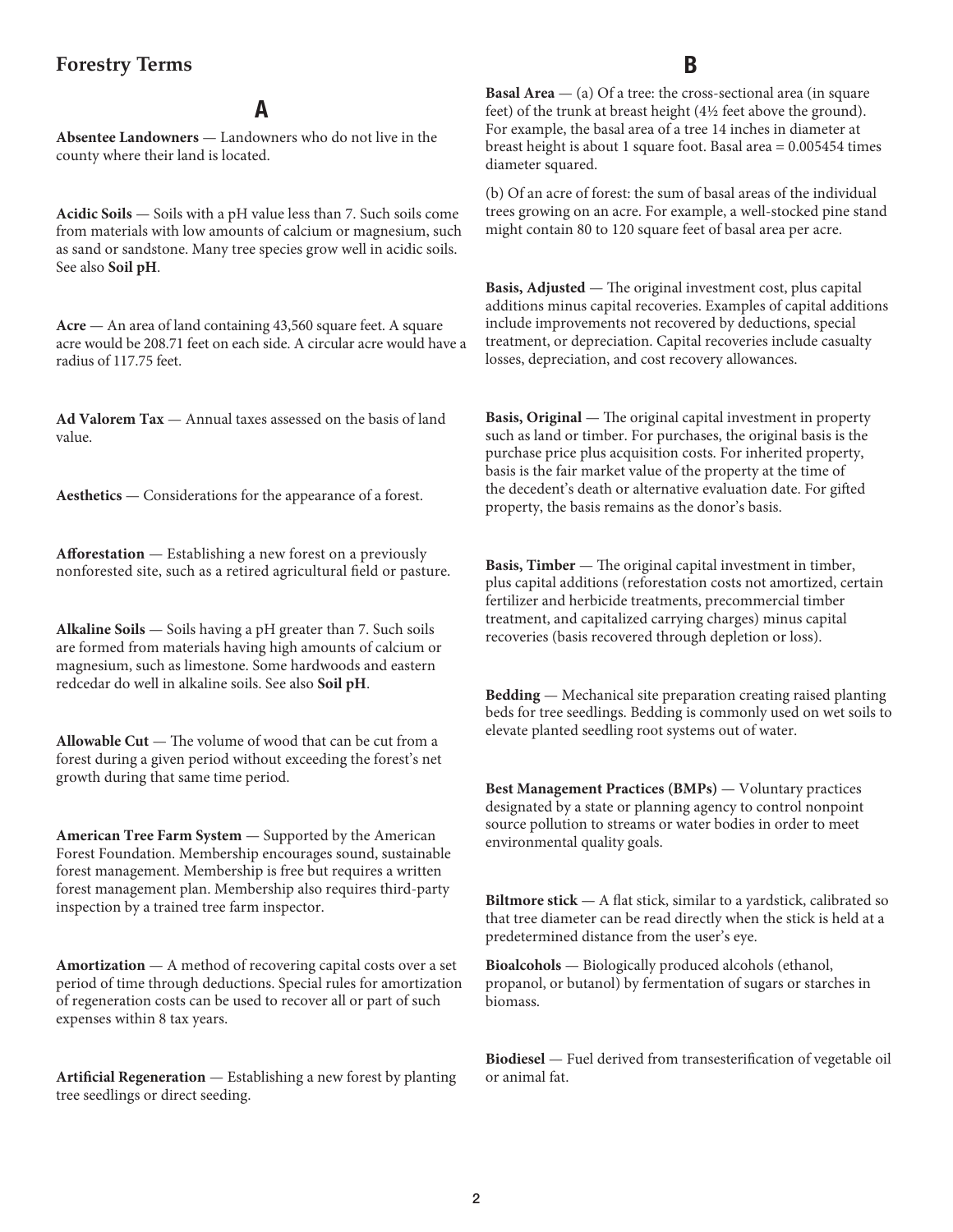**Biofuels** — Fuels derived from carbon fixation of living plants. Forms include solid biomass, liquid fuels (e.g., biodiesel or bioethanol), or gas (e.g., syngas).

**Board Foot** — A unit of wood equaling 144 cubic inches. The term is used to measure and express the amount of wood in trees, sawlogs, veneer logs, or lumber. The formula used to calculate the number of board feet in a piece of wood is (length in feet x width in inches x thickness in inches) divided by 12.

**Bole** — The main trunk of a tree.

**Browse** — Leaves, buds, and twigs of shrubs and trees that are eaten by wildlife, especially deer.

**Buffer** — A designated zone or strip of land of a specified width along the border of an area. Buffer strips of standing trees may be used to shield an area from view, or buffer strips of felled trees may be used to prevent the spread of forest pests.

## C

**Cambium** — A thin layer of cells between the inner bark and the woody part of a tree. The cambium is responsible for diameter growth of most kinds of trees except palms.

**Canopy** — The layer of tree crowns in a forest.

**Canopy Position** — The relative position of a tree crown in an even-aged stand. Positions are based on the height of trees (from tallest to shortest) as dominant, codominant, intermediate, or suppressed.

**Capital Expenses** — Cost of capital improvements the owner makes to the property. Capital improvements have a long life. They are usually recovered when the property is sold or by depreciation over the useful life of the improvement, assuming the landowner is not eligible and does not qualify to deduct these expenses in the year they occur.

**Capital Gain (Long-Term)** — Gain from the sale or exchange of a capital asset, which has been held for more than one year and contributed to taxable income. Capital gains are historically taxed at lower rates than ordinary income and are not subject to the self-employment tax.

**Capitalization** — Adding capital costs or expenses to a capital account. Taxpayers recover the capitalized costs by depreciation, depletion, amortization, or disposal of property through sale or exchange.

**Carbon Credit** — A market system whereby a forest landowner may be paid for growing timber because plants fix carbon dioxide from the air into wood.

**Carrying Charge** (Holding Costs)— Expenses related to operating a property, such as property taxes, interest charges, fees related to owning a property, or insurance. These expenses may be wholly or partially deducted each year as long as revenue is generated. Alternatively, carrying charges may be capitalized rather than expensed annually by adding to a timber or land account.

#### **Certified Forest** — See **Forest Certification**.

**Chain** — A unit of measure used by foresters and surveyors; 1 chain is equal to 66 feet; 10 square chains equals 1 acre.

**Chip-n-Saw** — A machine that makes small logs into cants, converting the cant into lumber and the outer slabs into chips. This term also refers to the size of logs used for making this product, which are straight logs 9 to 13 inches DBH.

**Clearcut** — A harvesting and regeneration method that removes all trees, regardless of their size, on an area. Clearcutting produces an even-aged forest stand.

**Climax Forest** — The final stage of plant succession, in which species composition remains relatively stable. The climax forest for most of Mississippi would be the oak-hickory forest type. Pine is an intermediate species prior to the climax forest.

**Codominant** — Trees with medium-sized crowns forming the general level of the crown cover. They receive full light from above but are crowded and thus receive comparatively little light from the sides.

**Competition** — The struggle among adjacent trees for growth requirements such as sunlight, nutrients, water, and growing space. Within a stand, both roots and crowns of trees are in competition.

**Cone** — The fruit of the tree in the pine family. Cones have overlapping scales and contain seeds.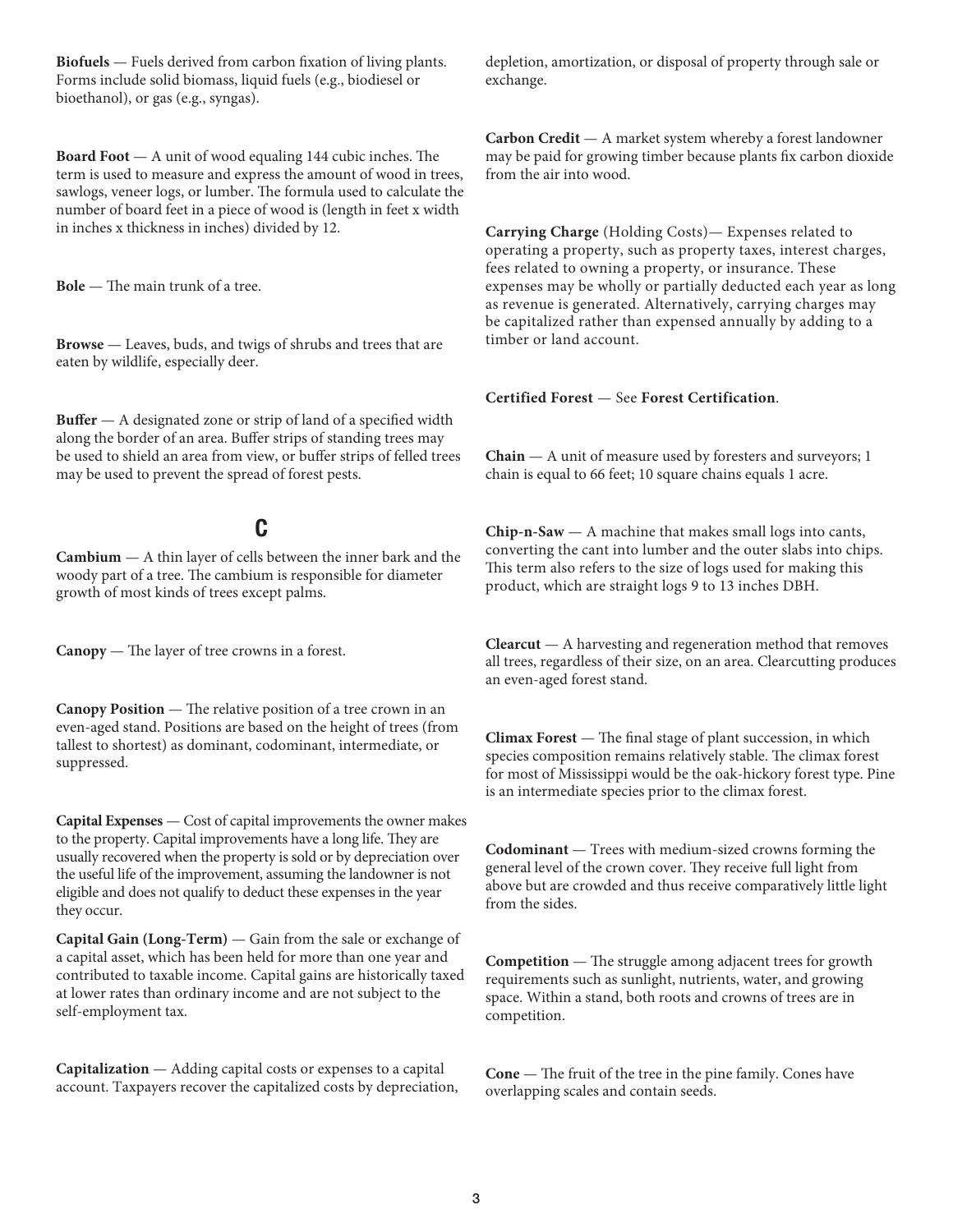**Conifer** — Trees species with needle-like or scale-like foliage and cone-like fruits. They are usually evergreen and often are called softwoods. (Bald cypress is a deciduous conifer).

**Conservation** — The protection, improvement, and wise use of natural resources for economic gain and enjoyment both now and in the future.

**Controlled Burning** — See **Prescribed Burning**.

**Coppice** — A forest stand originating from sprouts; the coppice method refers to the way these forests are regenerated.

**Cord** — A stack of round or split wood containing 128 cubic feet including wood, bark, and air space. A standard cord measures 4 feet by 4 feet by 8 feet. A face or short cord is 4 feet by 8 feet of any bolt wood shorter than 4 feet.

**Cost-Share** — A government program that provides landowners assistance in paying for management operations. In general, this is a contract for specific management activities meeting sponsor objectives. Payment of the cost-share is usually after completion of management activities and on-site inspection. Payments usually range approximately 50 to 75 percent or the total management activity cost, but can vary more depending on the program and agency funding source.

**Crop Tree** — A tree selected to be grown to maturity and final harvest cut. It is usually chosen because of its quality, species, and location to other trees.

**Crown** — The branches and foliage of a tree.

**Cruise** — An inventory of timber on forestland describing its location and and estimate of its quantity by species, products, size, quality, or other characteristics. Several different sampling techniques can be used in a cruise.

**Cubic Foot** — A wood volume measurement containing 1,728 cubic inches, such as a piece of wood measuring 1 foot per side. A cubic foot of wood contains about 6 to 10 usable board feet of lumber rather than 12 board feet because some wood is lost as sawdust and shavings during processing.

**Cull** — A tree or log of merchantable size made useless because of shape, disease, insect infestation, or injury.

**Cunit** — A pulpwood measurement meaning 100 cubic feet of solid wood.

**Cutting Cycle** — The planned time interval between timber removals in the same stand, usually in uneven-aged forest management. For example, a cutting cycle of 10 years in a hardwood stand means conducting harvesting and thinning every 10 years.

**Cutting Contract** — A written, legally binding document used to accomplish the sale of standing timber. The contract specifies various provisions covering the expectations and desires of both the buyer and seller.

# D

**DBH** — Abbreviation for diameter at breast height (41/2 feet) above the ground). Diameter is commonly measured here for use in forest inventories. DBH is usually measured in inches.

**Deciduous Tree** — A tree that loses all its leaves at some time during the year, usually the winter. These are primarily hardwood species.

**Deck, Log** — A pile of logs ready for loading onto a truck or a train.

**Defect** — That portion of a tree or log that is not measured because it is unusable for the intended product. Defects include rot, crookedness, cavities, excessive number of limbs, etc.

**Delivered Price** — Price per cord, thousand board feet, or ton of wood at the first point of concentration or the wood yard. Price includes expenses of labor, transportation, and cost of standing trees.

**Dendrology** — The scientific study of trees and woody plants, including their identification, nomenclature, and classification.

**Development Costs** — Ordinary and necessary expenses associated with day-to-day management of forestland. These expenses must be profit related, although the property may not be currently providing income to qualify for deduction or capitalization. As of the 2017 TCJA, investors must capitalize but business owners may deduct in the year the expense occurs.

**Diameter tape (D-Tape)** — A specially calibrated tape used to read tree diameter by measuring tree circumference.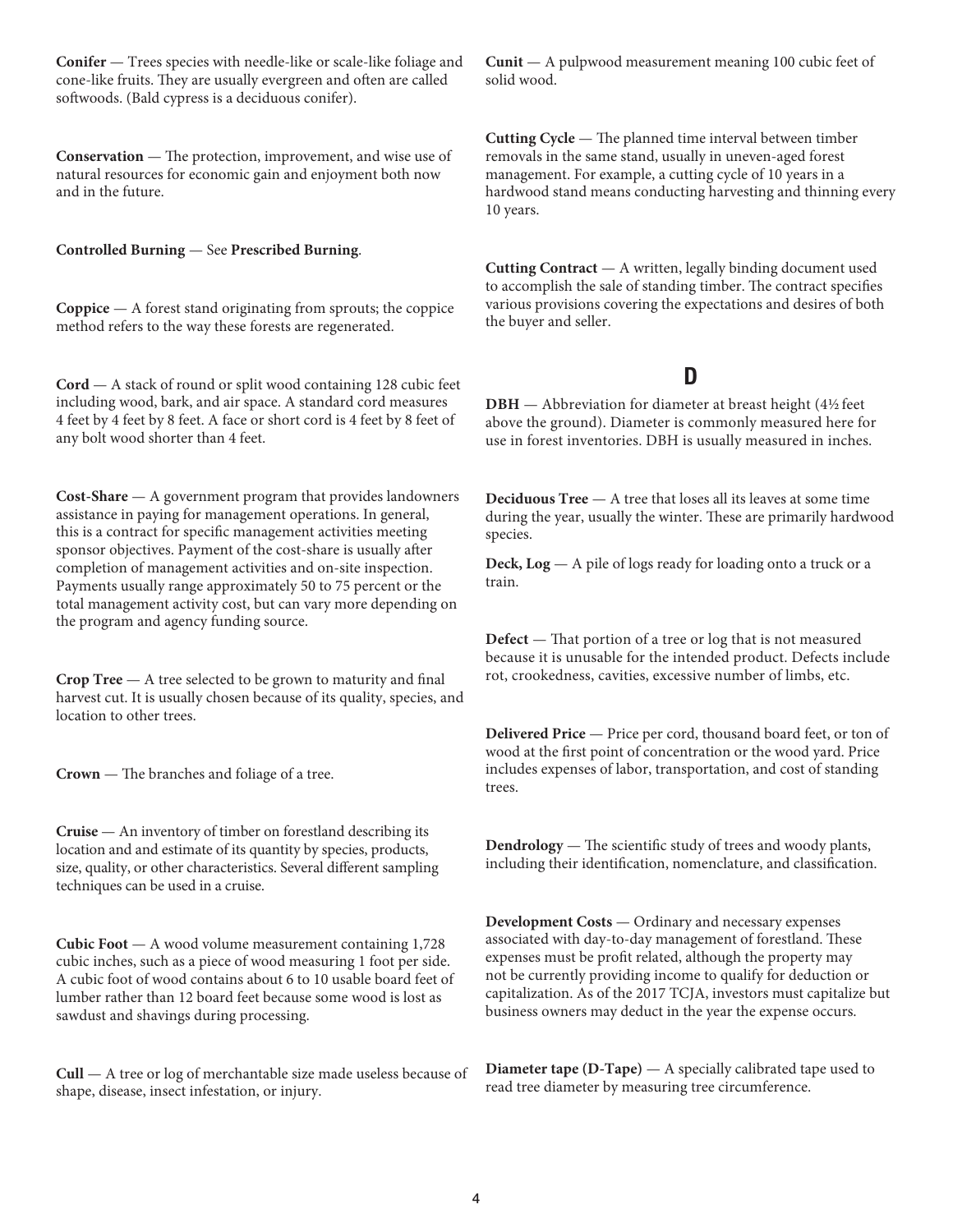**Diameter Limit Cutting** — A selection method of harvesting whereby all merchantable trees larger than a specified diameter are harvested. In some cases minimum diameter may be the stump diameter. This cutting method can be abused as a form of high grading and is not recommended for hardwood stands. It should be used only in certain situations for pine management, such as in uneven-aged silviculture.

**DIB (or d.i.b.)** — Abbreviation for diameter inside the bark. It usually refers to the scaling diameter (the diameter inside the bark of the small end) of a log rather than a standing tree.

**Dibble (bar)** — A tool for hand-planting bare-root seedlings. It's about 4½ feet long with a 10-inch long and 3 to 4-inch wide blade. Also called a planting bar.

**Direct Seeding** — A method of artificial regeneration whereby tree seeds are sown on the surface or slightly buried in a prepared site.

**DOB (or d.o.b.)** — Abbreviation for diameter outside the bark. Used in estimating a standing tree's volume.

**Dominant Tree** — A tree with a crown that extends above the general level of the canopy and receives full light from above and partly from the side. A dominant tree is taller and larger than the average trees in the stand.

**Doyle Log Rule** — A formula estimating the board feet voume of a log, developed by Edward Doyle around 1825. For a 16-foot log, the formula is volume = (diameter - 4)2, where diameter is measured in inches at the small end. This rule underscales small logs and overscales large logs. Until 1996, the Doyle Rule was the legal rule in Mississippi.

## E

**Easement** — An interest or right to limited use of land granted to another party by the owner.

**Ecology** — The branch of science dealing with interrelationships of plants, animals, and their environment.

**Engineered Lumber (Wood)** — A fabricated wood product whereby pieces of wood are glued together to form a variety of products for construction. Examples of engineered wood include glulam, oriented strand board (OSB), and plywood.

**Entomology, Forest** — The science that deals with insects' relation to forests and forest products.

**Environment** — The existing condition of the surroundings that results from a combination of climate, soil, topography, and other plants and animals. An organism's environment influences its form and survival.

**Erosion** — The accelerated displacement of soil downhill, usually by water, due to removal of vegetation or soil disturbance.

**Even-Aged Forest** — A forest of trees that are about the same age (within +/- 20% of rotation length. See Rotation). An even-aged forest may be naturally or artificially regenerated.

**Even-Aged Forest Management** — Forest management with periodic harvesting of all trees on part of the forest at one time or in several cuttings over a short time. This type of harvest produces stands containing trees all the same or nearly the same age.

**Evergreen Tree** — A tree that retains some or all of its leaves throughout the year, especially through the winter.

## F

**Firebreak/Fire Lane** — A natural or manmade barrier to prevent the spread of fire. Firebreaks are usually created by removal of brush, trees, leaves, and other vegetation.

**Forest** — A plant community dominated by trees and woody plants. From a management standpoint, a forest is a collection of stands administered as a unit.

**Forest Certification** — A system whereby a forest landowner agrees to adhere to a list of tenets for sustainable forest management. Such certification requires a written management plan and periodic inspections by a qualified third party. There are many forest certification systems, such as the American Tree Farm System and Sustainable Forestry Initiative.

**Forestland** — Land that is currently producing (or, in some cases, capable of producing) a forest.

**Forest Management** — Applying technical forestry principles and practices with business techniques (such as accounting or investment analysis) to growing a forest to provide the landowner with desired products and conditions.

**Forest Management Plan** — A written document that includes overall guidelines, plans, and recommended practices for current and future management to meet the owner's objectives. A plan usually also includes the owner's name, legal description, and map of the forest.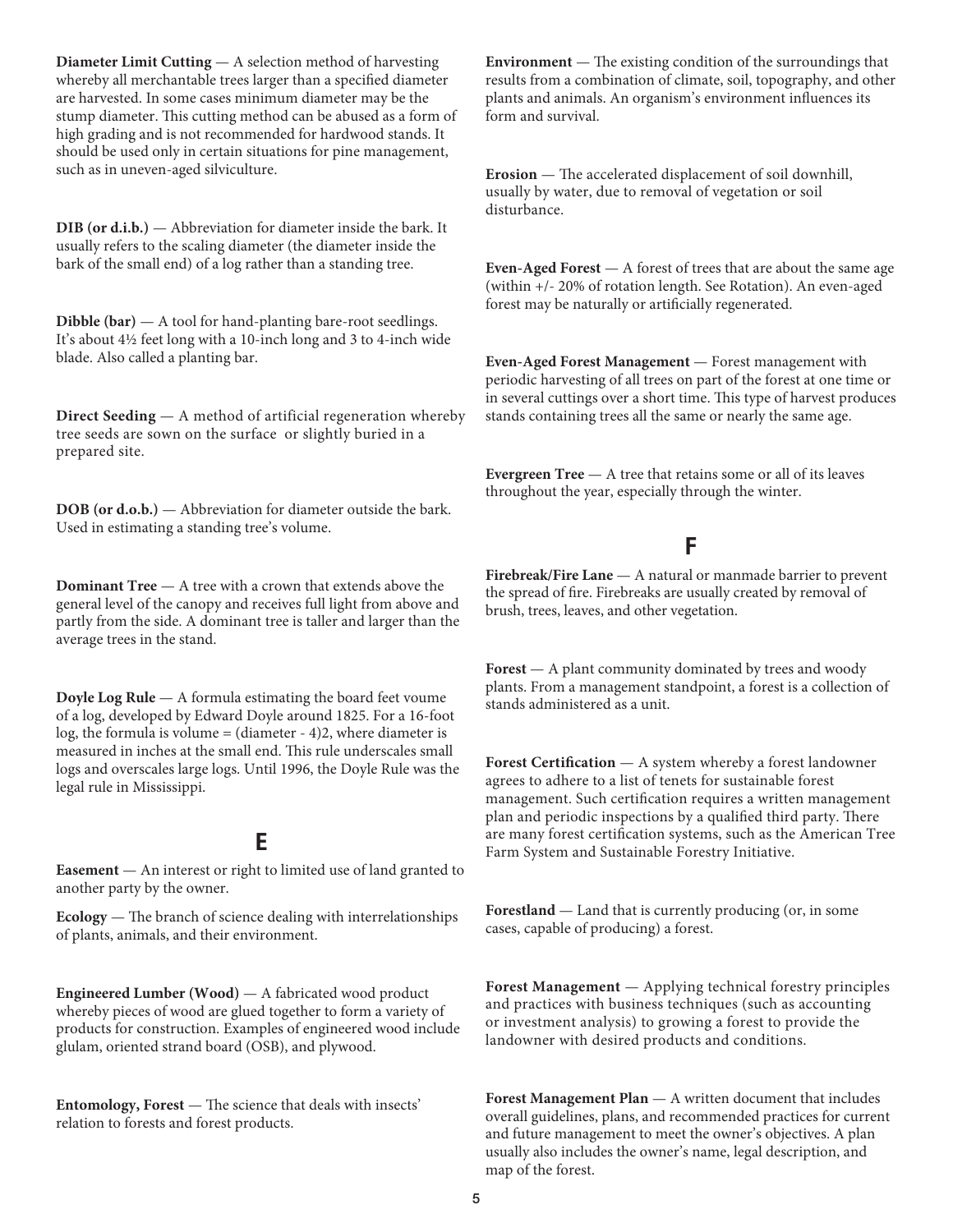**Forest Resource Development Plan (FRDP)** — A Mississippi cost-sharing program administered by MFC for approved forest management practices by private landowners. Funded by taxes on timber harvesting.

**Forest Type** — Groups of tree species commonly found growing in the same stand because their environmental requirements are similar. Examples of forest types in Mississippi are oak-hickory type, longleaf-slash pine type, elm-ash-cottonwood type, and oakgum-cypress type.

**Forestry** — The science, art, and practice of managing forests and their associated resources for human benefit.

## G

**Genetically Improved Seedlings** — Seedlings selectively bred to increase growth potential, disease resistance, or other desirable characteristic.

**Girdling** — A cut or damage completely encircling the tree trunk, going through the bark and cambium and penetrating the sapwood. Girdling usually kills the tree by stopping the flow of nutrients between the roots and crown.

**Global Positioning System (GPS)** — A manmade system of earth-orbiting satellites, land-based tracking stations, and handheld receivers that use radio waves to locate or navigate positions on the earth. This system calculates distances by measuring differences in time signals transmitted and received from satellites using atomic clocks that are accurate to nanoseconds.

**Grading** — Evaluating and sorting trees, logs, or lumber according to quality.

**Group Selection** — Harvesting small groups of trees based on physical condition, degree of maturity, to establish regeneration. This produces an uneven-aged stand.

**Growing Stock** — All live trees (except culls) in a forest or stand, including sawtimber, pole timber, saplings, and seedlings.

# H

**Habitat** — An area containing all necessary resources for plants or animals to live, grow, and reproduce; the natural environment of a specific plant or animal.

**Hardwood** — A term describing broadleaf, usually deciduous, trees such as oaks, maples, ashes, or elms. This is a general term referring to the high density of wood from such trees.

**Harvest** — In general use, removing some or all the trees on an area. Harvesting is done to achieve management objectives, such as generating income, preparing for regeneration, or enhancing wildlife habitat.

**Harvesting Methods** — See **Clearcut**, **Seed Tree Method**, **Selection Method**, and **Shelterwood Harvest**.

**Heartwood** — Older xylem in the tree center that no longer conducts water in the tree.

**Height, Merchantable** — Refers to the height (length) of a usable tree trunk. It is measured up to the point on the trunk where diameter is too small to obtain a particular product. The product being cut determines merchantable height. For example, if the minimum usable diameter of a pulpwood stick is 4 inches, merchantable height of a pine tree would be its height up to a trunk diameter of 4 inches, inside or outside the bark.

**Height, Total** — Tree height from ground level to the top of the crown (i.e., the tip of the terminal bud).

**Herbicides** — Chemicals that kill plants. These chemicals are sprayed on plants and absorbed by the leaves and/or roots of target vegetation.

**High Grading** — The practice of removing only the biggest and best trees from a stand during a harvest operation, leaving only culls and undesirable species to dominate the site.

# I

**Improvement Cut** — A type of intermediate cut to improve the remaining stand. See **TSI** and **Intermediate Cut**.

**Increment Borer** — A hollow-bit drill used to bore into a tree trunk to remove a wood core that shows the tree's growth rings. The wood sample is used to estimate tree age or growth rate.

**Intermediate Cut** — Removing immature trees from the forest sometime between reproduction and maturity to improve quality of the remaining forest stand. An intermediate cut may or may not generate income (see **Thinning**).

**Intermediate Trees** — Trees shorter than dominant and codominant trees but with crowns extending into the canopy formed by dominant and codominant trees. These trees receive little light from above and none from the sides. They usually have small crowns that are considerably crowded on the sides.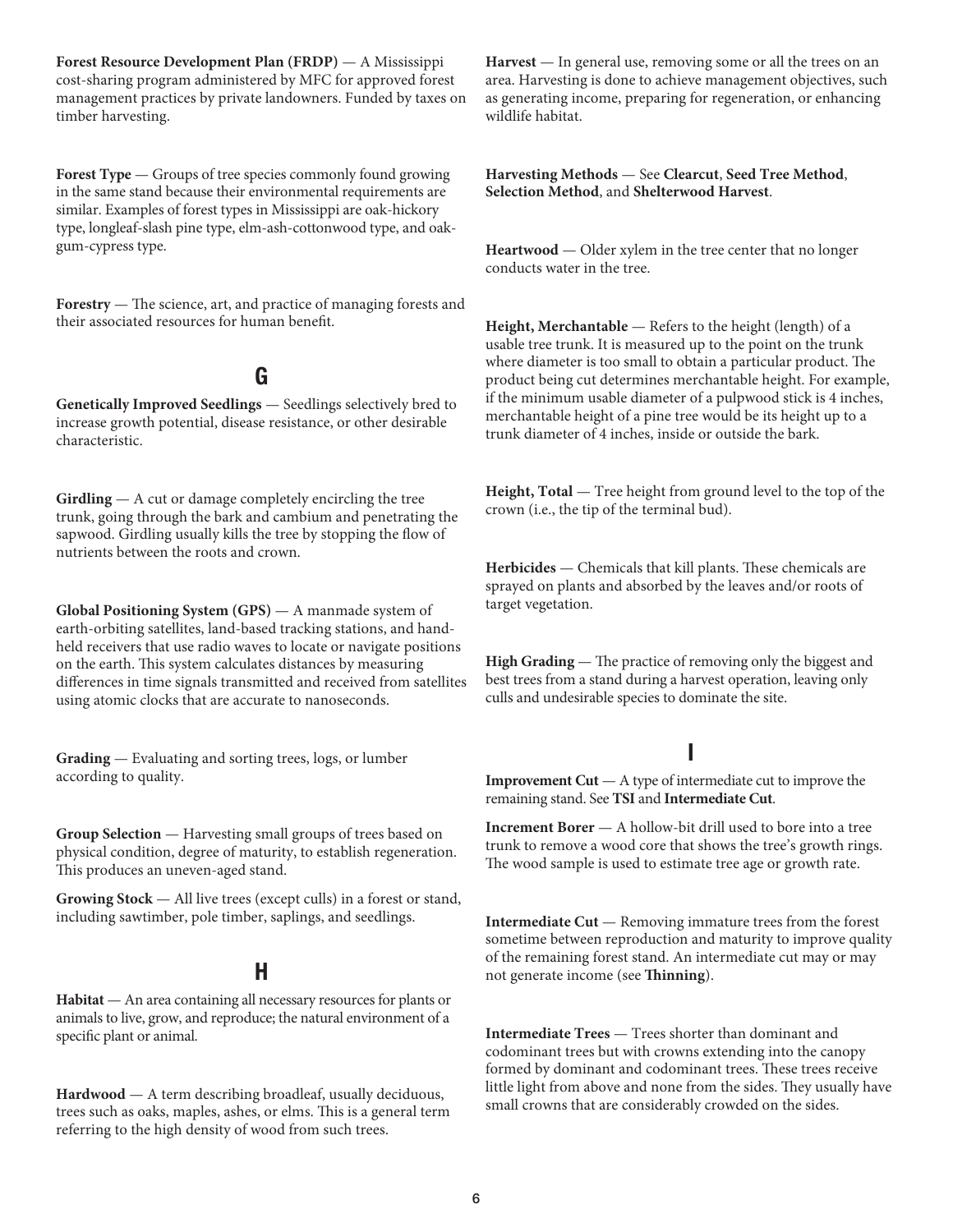**Inventory** — Measurement of volume in a forest stand. See **Cruise**.

# L

**Log** — (a) A piece of the woody stem (trunk or limb) of a tree.

(b) The trunk portion of a tree.

(c) In the eastern U.S., a tree section exactly 16.3 feet in length, including trim allowance.

**Logger** — An individual whose occupation is harvesting timber. Loggers usually are in business for themselves, own their own equipment, and have one or more employees.

**Logging** — The practice of harvesting timber.

**Log Scale** — A measuring stick estimating the useable volume of a log. See **Scale, Log**.

**Log Rule** — A formula or table that gives the board foot contents for logs of various diameters and lengths. The Doyle Rule is the most frequently used.

**Log Yard** — See **Yard**.

**Lump Sum Sale** — See **Sale, Lump Sum**.

#### M

**MBF** — One thousand board feet; a unit of measure for tree volume or sawn lumber.

**MCP seedlings** — Genetically improved seedlings in which both the male and female crosses are controlled.

**Market** — See **Timber Market**.

**Marketing** — See **Timber Marketing**.

**Marking** — See **Timber Marking**.

**Mature Tree** — A tree that has reached the desired size or age for its intended use. Size or age will vary depending on species and intended use.

**Merchandising** — The practice of selling and using timber for the highest value product possible.

**Merchantable Height** — See **Height, Merchantable**.

**Mill Scale** — See **Scale, Mill**.

**Mineral Rights** — The ownership of minerals (coal, oil, gas, etc.) under a given surface and the legal right to enter that area to mine and remove them. Mineral rights include the right to use as much of the land surface as may be reasonably necessary for the conduct of mining operations.

**Mississippi Forestry Commission (MFC)** — A public service agency created by the Mississippi Legislature. In compliance with all applicable laws and regulations, its mission is to provide leadership in forest protection, forest management, and information about the forests of Mississippi through an informed, well-trained workforce reflecting the needs of the public.

**Mississippi Stewardship Program (MSP)** — Administered by the MFC. For qualifying landowners, a service forester will write a 10 year forest management plan. Qualifying landowners must have 10–250 acres of property and desire to manage for multiple uses.

**Mortality** — The number or volume of growing stock trees dying from natural causes during a certain period of time.

**Multiple Use** — Land management for more than one purpose, such as wood production, water, wildlife, recreation, forage, aesthetics, or clean air.

#### N

**Natural Stand** — A stand of trees resulting from natural seed fall or sprouting.

**National Forests** — Public lands administered and managed by the USDA Forest Service. These are dedicated to the long-term benefit of present and future generations. Mississippi contains six national forests totaling more than 1,135,000 acres.

**Net Growth** — The net increase in volume of timber for a certain area of land for a certain period of time. This includes the gross increase in volume of trees from beginning to end of the time period, plus the volume of trees that become merchantable during the period, minus the volume of trees that die or become unmerchantable.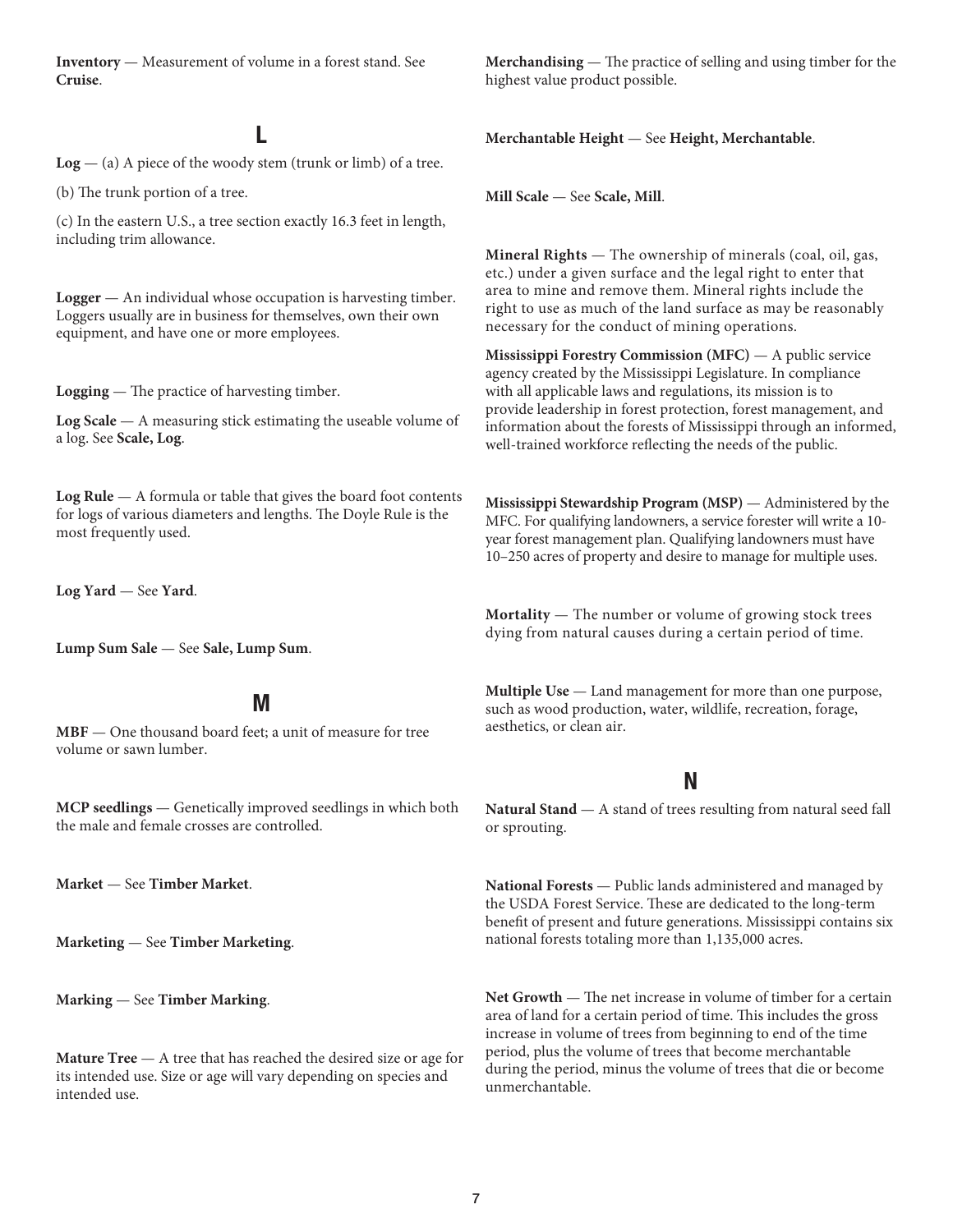#### O

**Ordinary Income** — Income derived other than from a capital gain. Examples of ordinary income include salaries, wages, tips, bonuses, interest, dividends, rent, or royalties.

**Oriented Strand Board (OSB)** — Panels made from large wood chips that are glued and pressed into sheets.

**Overstory** — The uppermost layer of crown cover from mature trees on a site.

#### P

**Pathology, Forest** — The science that deals with diseases of forest trees, stands, and their products.

**Phloem** — Tissue of the inner bark that conducts carbohydrates within the tree.

Pine Straw - Fallen pine needles that are raked, baled, and sold for landscaping mulch.

**Pioneer Species** — Those plants that are the first to establish themselves on bare ground. These plants demand full sunlight for best growth, and often have light seed that can be carried by the wind. Examples of trees that are pioneer species include most southern pines, ashes, and yellow poplar.

**Plantation** — An artificially forested area established by planting or direct seeding. It is often made up of a single species.

**Plywood** — An engineered wood product whereby thin sheets of veneer (plies) are glued together. The grain on each ply is rotated 90 degrees from adjacent plies to increase overall strength of the wood sheet.

**Pole Timber** — See Pulpwood.

**Precommercial Thinning** — Removal of trees too small for merchandising. See **Thinning**.

**Prescribed Burn/Fire** — The controlled use of fire to achieve forest management objectives. Prescribed fire can be used to reduce hazardous fuel levels, control unwanted vegetation, improve visibility, and enhance wildlife habitat, or remove debris for reforestation.

**Prescription, Stand** — A document, usually written by a forester, prescribing present and future treatments for a forest stand to accomplish certain forest management objectives and long-term goals.

**Preservation** — (a) Of wood: treating wood products with chemicals to prevent damage by insects or decay organisms.

(b) Of land: maintaining a natural environment undisturbed by human influence or activities.

**Pruning** — Removing live or dead branches from standing trees. With forest trees, pruning is generally done up the bole to produce a higher-quality, knot-free wood. Self-pruning occurs naturally as lower limbs die from shade and fall off the tree.

**Pulpwood** — Timber harvested primarily for conversion into wood chips for pulp in the manufacture of paper. Chips can also be used in fiberboard, oriented strand board, or other wood fiber products. Pulpwood size trees are usually a minimum of 5 inches DBH.

## R

**Reforestation** — Reestablishing a forest from seed or seedlings where forest vegetation has been removed.

**Regeneration** — A stand of young tree seedlings. See **Reproduction**.

**Regeneration Cut** — A cutting operation to remove mature trees and leave favorable environmental conditions for establishment of reproduction either naturally or artificially.

**Release Cutting** — Cutting made to regulate species composition and improve the quality of young stands by reducing competition from unwanted vegetation.

**Remote Sensing** — A means of acquiring information using air- or space-borne equipment and techniques to determine the characteristics of an area. Aerial photographs and digital satellite imagery are the most common examples of remote sensing data.

**Reproduction**  $-$  (a) Young trees that will grow to become the older trees of the future forest.

(b) The process of forest replacement or renewal. This may be done either artificially by planting seedlings or sowing seed, or naturally through seedfall or sprouting.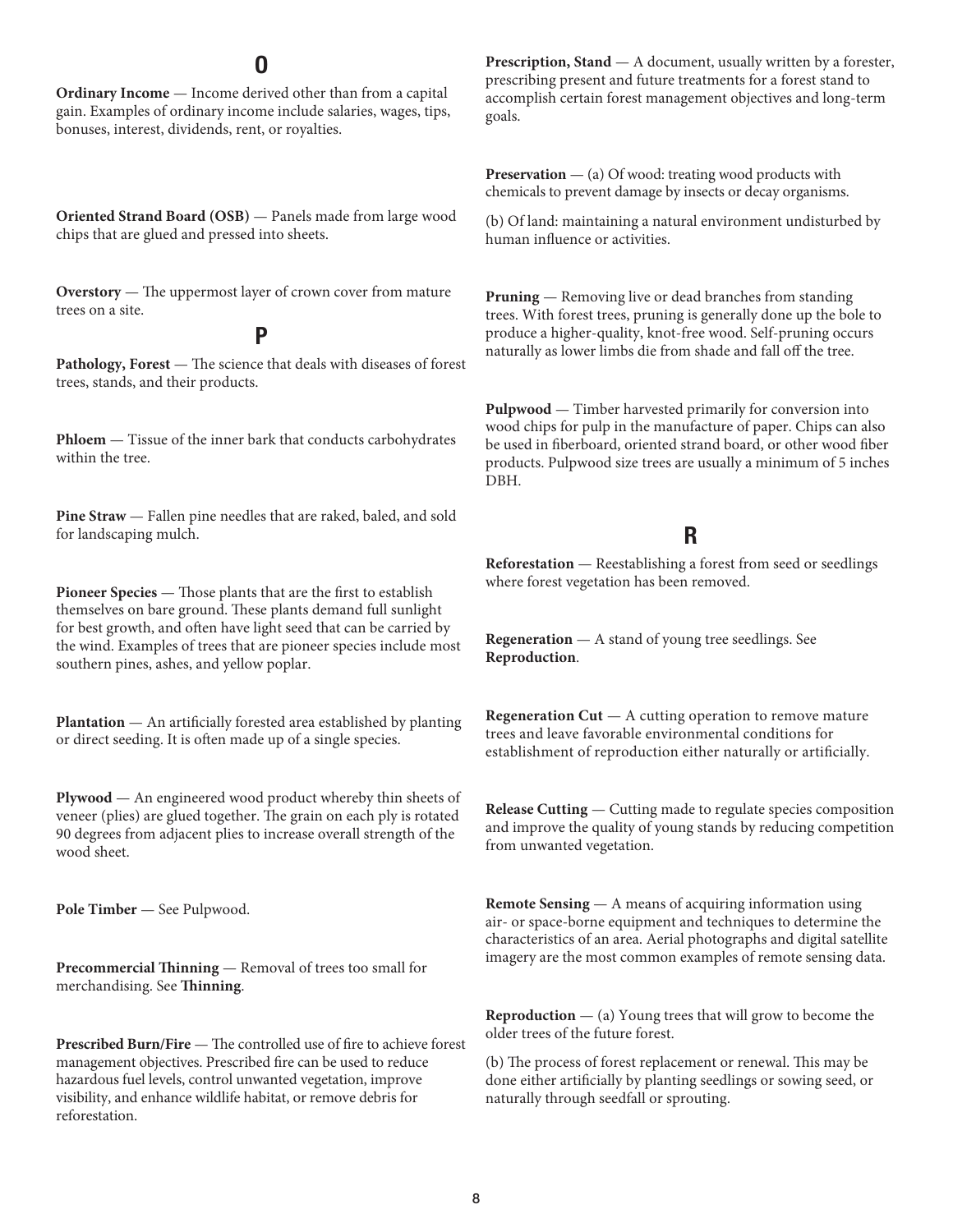**Right-of-Way** — The legal right to access property across another owner's land.

**Roots** — The underground part of the tree that absorbs nutrients and water, anchors it in the soil, and stores starch reserves.

**Rotation** — The number of years required to establish and grow an even-aged stand of trees to a specified size, product, or condition of maturity.

**Roundwood** — Timber products that are round, such as firewood, logs, pilings, posts, and pulpwood.

## S

**Sale Area** — Land area containing trees that are to be sold; the area that will be affected by harvesting operations.

**Sales, Bid** — Prospective buyers are invited to submit price bids on timber offered for sale. The bidder with the top price is usually selected to buy the timber. Bid sales may be either lump-sum, per unit, or pay-as-cut.

**Sale, Lump-Sum** — A certain volume of standing trees is sold for a cash price to be paid before cutting. The trees may be marked and tallied, or the entire tract may be cruised and the volume computed. Lump-sum sales may be bid or negotiated.

**Sale, Negotiated** — The timber owner and buyer discuss and agree on an acceptable price for standing timber. Buyers do not compete with each other over price directly, as in a bid sale. Negotiated sales are generally for lump-sum or per-unit payment terms.

**Sale, Pay-As-Cut or Per-Unit** — Standing timber is sold to the buyer by the unit (ton, cord, or MBF). The landowner retains title until the timber is cut. Payment is made according to the amount of timber cut and measured. Per-unit sales may be bid or negotiated.

**Salvage Cut** — Harvesting dead trees or those in danger of being killed (by insect, disease, flooding, etc.) to save their economic value.

**Sampling** — Taking detailed measurements of selected small parts of a forest to gain information about the whole forest.

**Sanitation Cut** — Harvesting or killing trees infected or highly susceptible to insects or diseases to protect the rest of the forest stand.

**Sapling** — A small tree, usually between 1 and 4 inches DBH.

**Sapwood** — Younger xylem near the bark that conducts water within the tree.

**Sawlog** — A log large enough to be cut into lumber, usually at least 12 inches diameter for pine and 14 inches diameter for hardwood.

**Sawtimber** — A tree large enough to be sawn into lumber. See **Sawlog**.

Scale, Log - The volume of roundwood products, such as logs, expressed in board feet, or cubic feet.

**Scale, Mill** — The volume of sawn wood products, such as lumber. Sometimes called mill tally.

**Scale Stick** — A flat stick, similar to a yardstick, calibrated so that log volume can be read directly when the stick is placed on the small end of a log of known length.

**Scale, Weight** — The measurement of wood by a unit of weight, usually tons, instead of by volume, such as cords or MBF. In Mississippi, the weight of pulpwood has been set by statute. For example, the weight scale of pulpwood is set at 2.6 tons/cord for pine and 2.8 tons/cord for mixed hardwood.

**Second Growth** — Forests that reproduce naturally after removal of the original forest.

**Section** — A legal unit of land typically containing 640 acres. This is equivalent to one square mile or 16-forty-acre sections.

**Seed Tree Method** — A natural regeneration technique in which most of a mature stand of trees is harvested, but a few scattered high-quality trees are left to provide seed to establish a new forest stand. This approach produces an even-aged stand.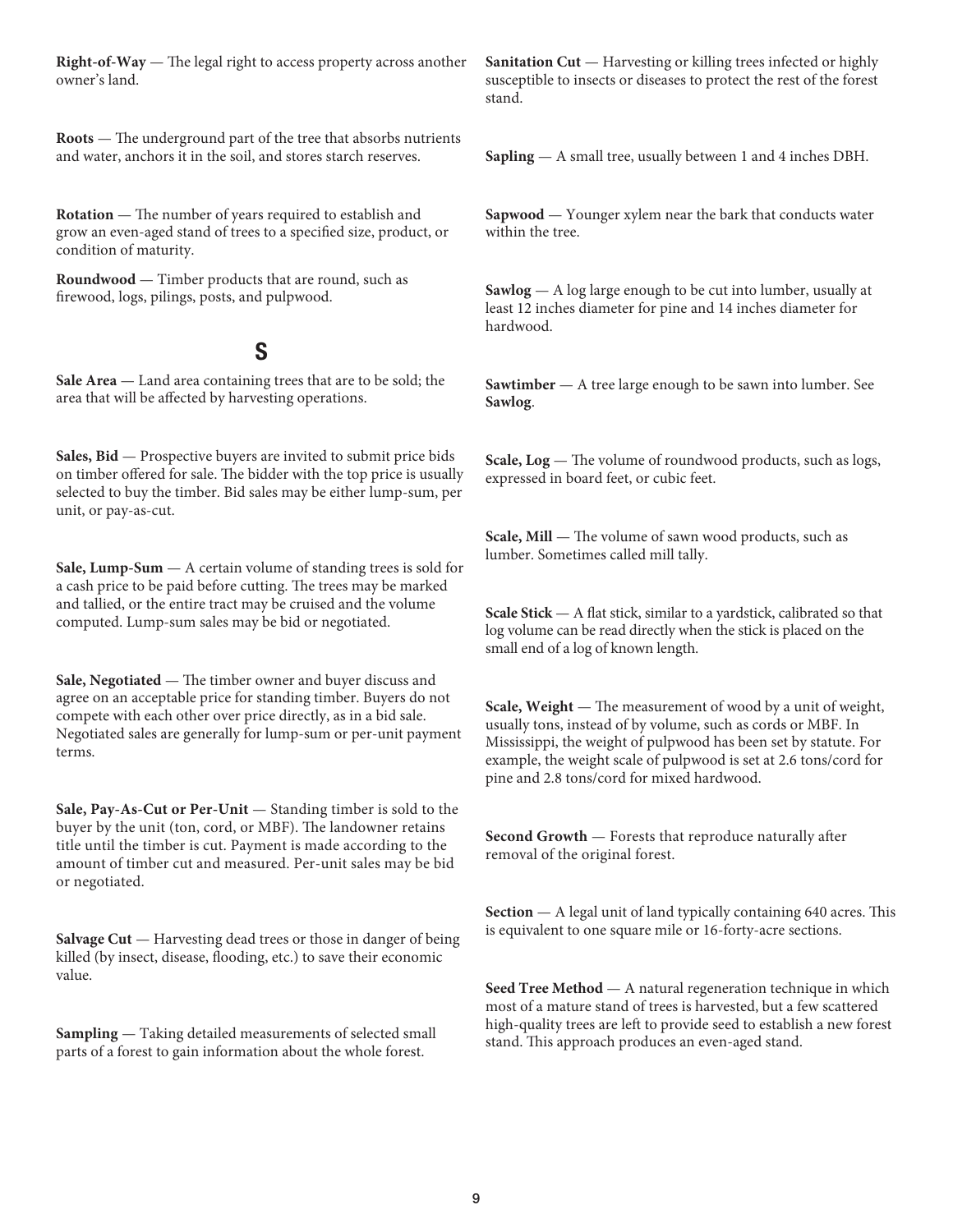**Seedling** — (a) A tree, usually less than 1 inch in DBH, which has grown from a seed, not a sprout.

(b) A nursery-grown tree that has been lifted and replanted in the field, not the nursery (see **Transplant**).

**Selection Method** — Harvesting individual trees or small groups of trees at periodic intervals, usually 5 to 15 years to produce. This produces an uneven-aged stand.

**Severance Tax** — A tax on forest products after they are cut. It is usually paid by the first processor. In Mississippi, standing timber is not taxed for ad valorem purposes until it is cut.

**Shade Tolerance** — A tree's capacity to develop and grow in the shade, and in competition with other trees.

**Shelterwood Harvest** — A method of natural regeneration whereby mature timber is harvested, but a significant portion of trees are retained to provide seed for the next forest stand. This technique may involve two or more cuttings to produce highquality, seed-bearing trees. This method produces an even-aged forest.

**Shrub** — A low-growing perennial plant with a woody stem and a low-branching habit.

**Silviculture** — The art, science, and practice of establishing, tending, and reproducing forest stands of desired characteristics. It is based on knowledge of species' characteristics and environmental requirements.

**Site** — A tract of land with reasonably uniform soil and climatic factors. A site is typically not thought of on a landscape scale, but stand sized or smaller.

**Site Index** — A measure of forest site quality based on the height in feet of dominant trees at a specified age, usually 50 years for hardwoods and 25 for planted pines. A site index of 95 means that the expected height of the dominant trees at an index age of 50 years would be 95 feet on a particular area of land.

**Site Preparation** — Preparing an area of land for planting, direct seeding, or natural reproduction, such as by mechanical clearing, chemical vegetation control, or prescribed burning.

**Skidding** — Pulling logs from the stump to a trail, log deck, or mill.

**Slash** — Tree tops, branches, bark, or other residue left on the ground after logging, pruning, or other forest operations.

**Softwood** — A tree, usually evergreen, cone bearing, and with needles or scalelike leaves such as pines, spruces, firs, and cedars. This term refers to the generally lower wood density of such trees.

**Soil** — A mixture of organic matter, minerals, air, and liquids that serves as a medium for plant growth and as a means for water storage, supply, and purification. Soil serves to provide all of these for both plant species and as a habitat for a variety of organisms.

**Soil pH** — The concentration of hydrogen ions in the soil, measured on a logarithmic scale. Neutral soil pH is 7. Lower values are acidic, and higher values are alkaline. Soil pH is important when determining the chemical nature of plant nutrients in the soil and their relative availability for plant absorption.

**Soil Texture** — The composition of mineral soil based on the proportion of sand, silt, and clay particles. Soil texture can be determined in the lab or field by the feel of soil when rubbed between fingers. Sand particles feel gritty, silt feels smooth like flour, and clay feels sticky.

**Species** — A group of related organisms with common characteristics that are biologically classified into the same category. These organisms are capable of interbreeding.

**Sprout** — A tree growing from the base, stump, or root of another tree.

**Stand, Timber** — A group of trees set apart from others based on species composition, age, structure, quality, or geography.

**Stocking** — The number of trees in a forest stand on a given area of land. Often, stocking level is compared to the desirable number of trees for best growth and management, such as partially stocked, well stocked, or overstocked.

**Stumpage** — The value or volume of a tree or group of trees as they stand uncut in the woods.

**Succession** — The replacement of one plant community by another until ecological stability, or the climax forest, is achieved. For example, an abandoned farm, if left to nature, would gradually go through different states of vegetative cover and finally reach the climax forest stage after a few hundred years.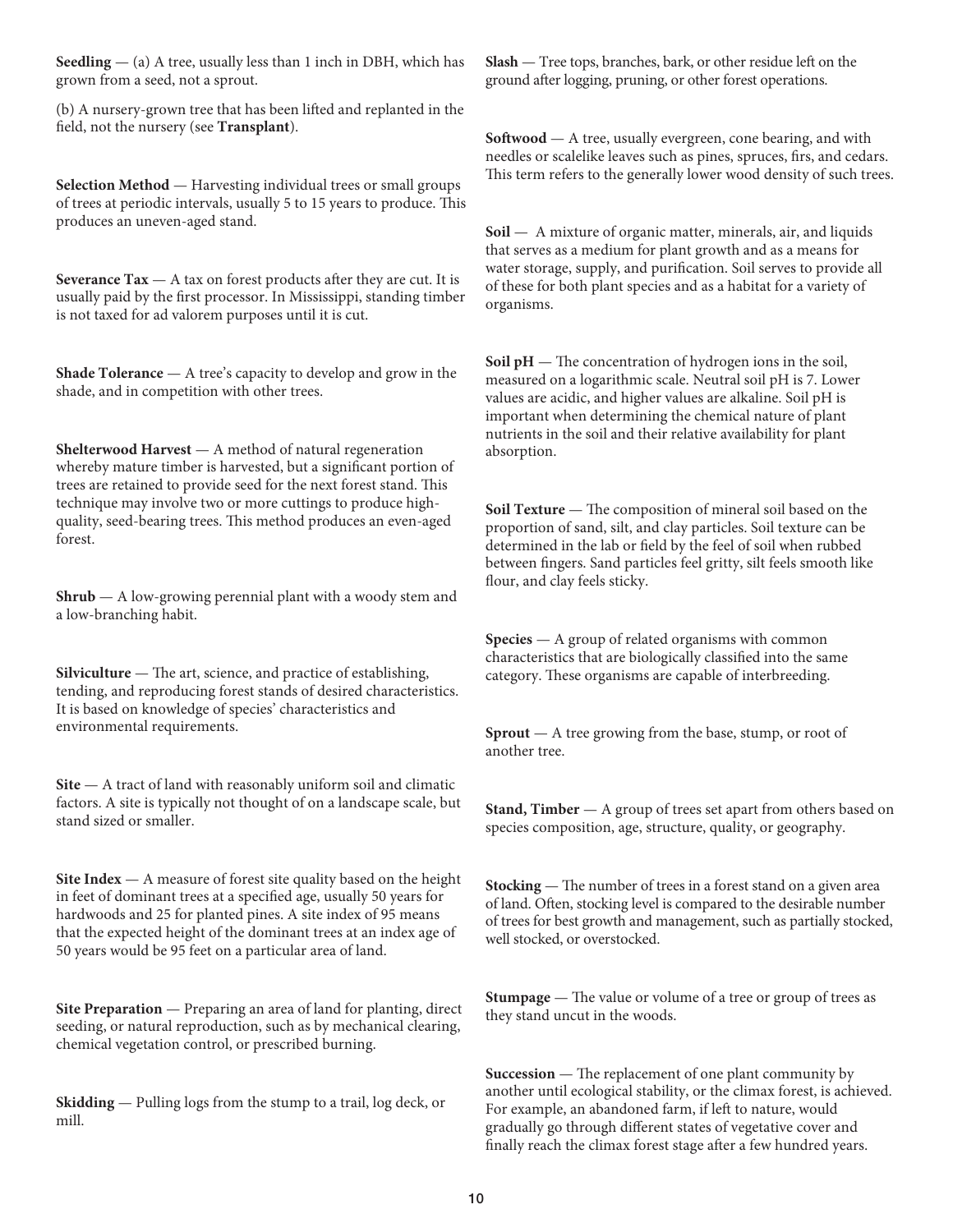**Sucker** — See **Sprout**.

**Super/Superior Trees** — See **Genetically Improved Seedlings**.

**Suppressed** — These trees have crowns entirely below the general level of the canopy and receive no direct light from above or from the sides.

**Sustainable Forestry** — Practicing forest stewardship to combine management, harvest of products, and reforestation with conservation of soil, air, water, wildlife, and aesthetics for current and future generations.

**Sustainable Forestry Intitiative (SFI)** — A thorough system of principles, objectives, performance measures, and inspections that assures the practice of sustainable forestry on privately owned land. SFI is supported by the American Forest and Paper Association and its member companies.

**Sustainability** — How well a forest can maintain its long term health, productivity, diversity, and overall integrity.

**Sustained Yield** — Management of forestland to produce a constant supply of timber or revenue. Under this type of management, volume removals should not exceed volume growth.

**Syngas** — Carbon monoxide and other hydrocarbons produced by the partial combustion of biomass.

# T

**Tally** — To keep a record of selected trees or forest measurements. Tally usually refers to the recording of certain tree measurements such as height, diameter, or number of trees.

**Tax Credit** — A dollar-for-dollar reduction in the amount of tax owed the government. The legislature creates tax credits and their procedures for social or economic objectives. Mississippi has an available tax credit for reforestation costs.

**Thinning** — Generally a cutting in an immature stand to reduce the number of trees per acre. This permits more site resources (water, nutrients, and sunlight) to be used by remaining trees. Thinning is done for many reasons, including generating revenue, improving timber quality and health, accelerating growth, preventing bark beetle attack, and enhancing wildlife habitat.

**Timber** — (a) Growing trees capable of being used for wood products.

(b) A large, sawn piece of lumber used in forming part of a structure, such as bridges or barns.

**Timber Deed** — A legal document showing the transfer of property interest in timber on a tract of land.

**Timber Market** — The economic interactions of demand and supply setting the price for timber.

**Timber Marketing** — Activities, such as inventory and advertising sent to potential buyers, aimed at getting a satisfactory price for timber.

**Timber Marking** — Designating trees to be cut or trees not to be cut. Timber is usually marked with a spot or slash of brightly colored spray paint at the base of the tree and another spot or slash at eye level.

**Timber Sale** — Activities dealing with the exchange of timber for money.

**Timber Stand Improvement (TSI)** — Improving the quality of a forest stand by removing cull trees and brush, thereby leaving a stand of good, higher-quality trees. Culls may be removed by cutting, or treatment with herbicides, girdling, or prescribed fire.

**Ton** — Two thousand pounds; a unit of measure currently used to buy and sell logs. The use of tons in timber transactions has grown to preclude traditional volume measurements like cords and board feet.

**Topography** — The physical and natural features of an area of land. Topography usually refers to the elevation, aspect, slope, and configuration of the surface of the area.

**Tract** — A parcel of land considered separately from adjoining land because of differences in ownership, timber type, management objective, or other characteristics.

**Transplant** — A seedling lifted from the seedbed and replanted at least once in the nursery.

**Tree** — A woody plant having a well-defined stem, a more or less definitely formed crown, and usually a height of at least 15 feet.